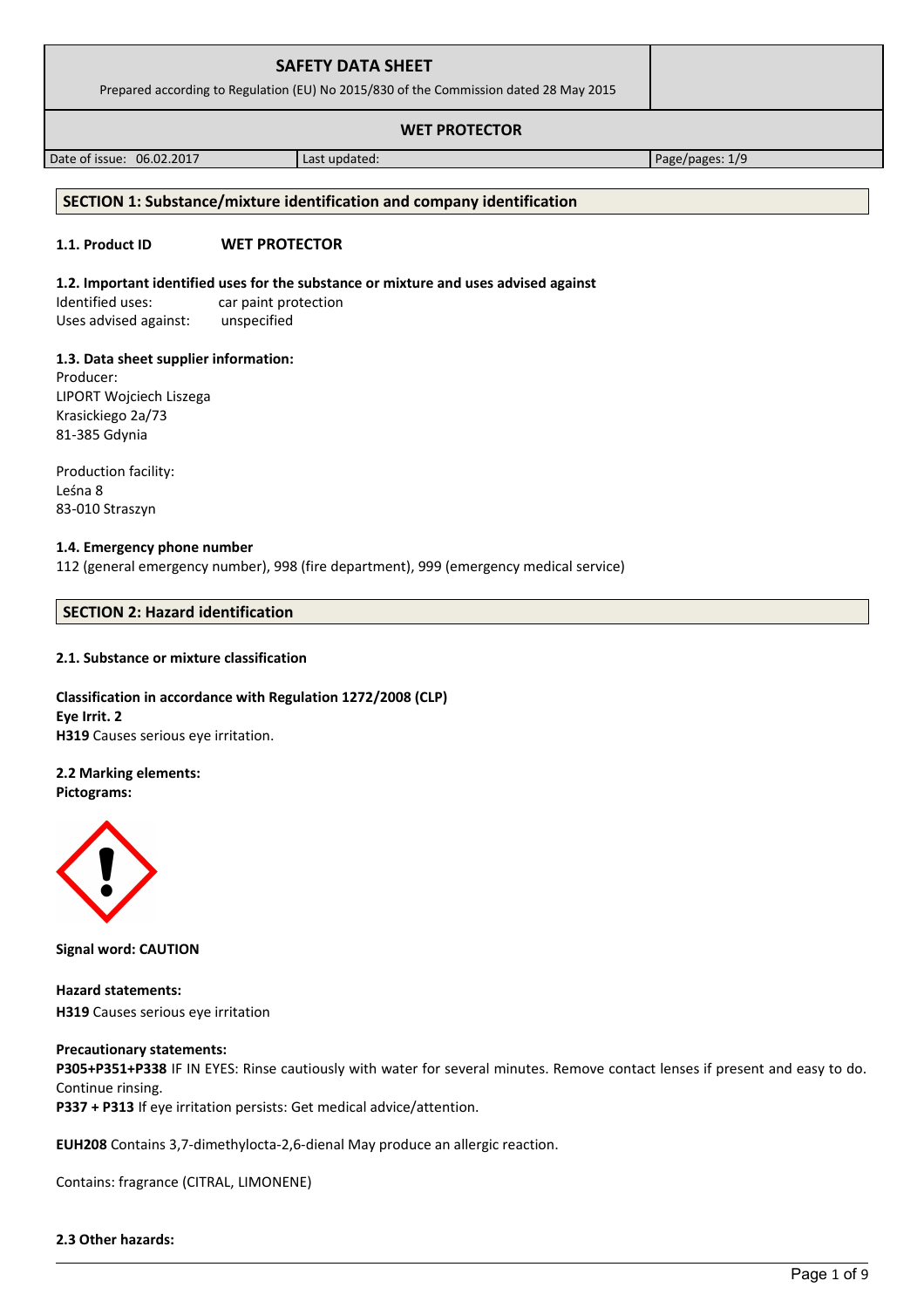| <b>SAFETY DATA SHEET</b><br>Prepared according to Regulation (EU) No 2015/830 of the Commission dated 28 May 2015 |               |                 |  |
|-------------------------------------------------------------------------------------------------------------------|---------------|-----------------|--|
| <b>WET PROTECTOR</b>                                                                                              |               |                 |  |
| Date of issue: 06.02.2017                                                                                         | Last updated: | Page/pages: 2/9 |  |

No information regarding the meeting of PBT or vPvB criteria in accordance with appendix XIII of the REACH regulation. No appropriate research has been carried out on this product.

## **SECTION 3: Composition/component information**

#### **3.1. Substances**

Not applicable

#### **3.2. Mixtures**

Dangerous components:

|                                                                                                                                                                                                             |                 | <b>CLP classification</b>                      |                                |  |
|-------------------------------------------------------------------------------------------------------------------------------------------------------------------------------------------------------------|-----------------|------------------------------------------------|--------------------------------|--|
| <b>Product ID</b>                                                                                                                                                                                           | Quantity<br>[%] | <b>Hazard classification</b>                   | <b>Hazard statements codes</b> |  |
| Aminoethylaminopropylmethylsiloxane<br>CAS number: 71750-79-3<br>EC number: -<br>Index number: -<br><b>REACH</b> registration number: the substance<br>is subject to the transitional period<br>regulations | $1 - 2$         | Skin Irrit. 2<br>Eye Dam. 1                    | H315<br>H318                   |  |
| Isotridecanol, ethoxylated<br>CAS number: 69011-36-5<br>EC number: -<br>Index number: -<br>REACH registration number: the substance<br>is subject to the transitional period<br>regulations                 | $<$ 1           | Acute Tox. 4<br>Eye Dam. 1                     | H302<br>H318                   |  |
| 3,7-dimethylocta-2,6-dienal<br>CAS number: 5392-40-5<br>EC number: 226-394-6<br>Index number: -<br>REACH registration number: 01-<br>2119462829-23                                                          | < 0.25          | Skin Irrit. 2<br>Skin Sens. 1B<br>Eye Irrit. 2 | H315<br>H317<br>H319           |  |

The full meaning of hazard statements has been given in section 16

#### **SECTION 4: First aid measures**

#### **4.1. Description of first aid measures**

#### **Routes of exposure:**

Inhalation, ingestion, skin and eye contact.

**Inhalation:**

Take the affected person out into fresh air. Place in a comfortable position. Ensure peace and protect against heat loss. Provide medical assistance if necessary.

# **Consumption:**

Rinse mouth with water, drink 2-3 cups of water, consult a doctor. Do not induce vomiting. If unconscious do not give anything by mouth.

Transport the affected person to hospital if necessary. Ensure peace, place in a lying position and protect against heat loss. **Eye contact:**

Remove any contact lenses if possible.

Flush with plenty of lukewarm water for 10–15 minutes with eyelids wide open. Place the upper eyelid on the lower eyelid from time to time. Cover the eyes with a compress.

Provide ophthalmologist assistance if necessary.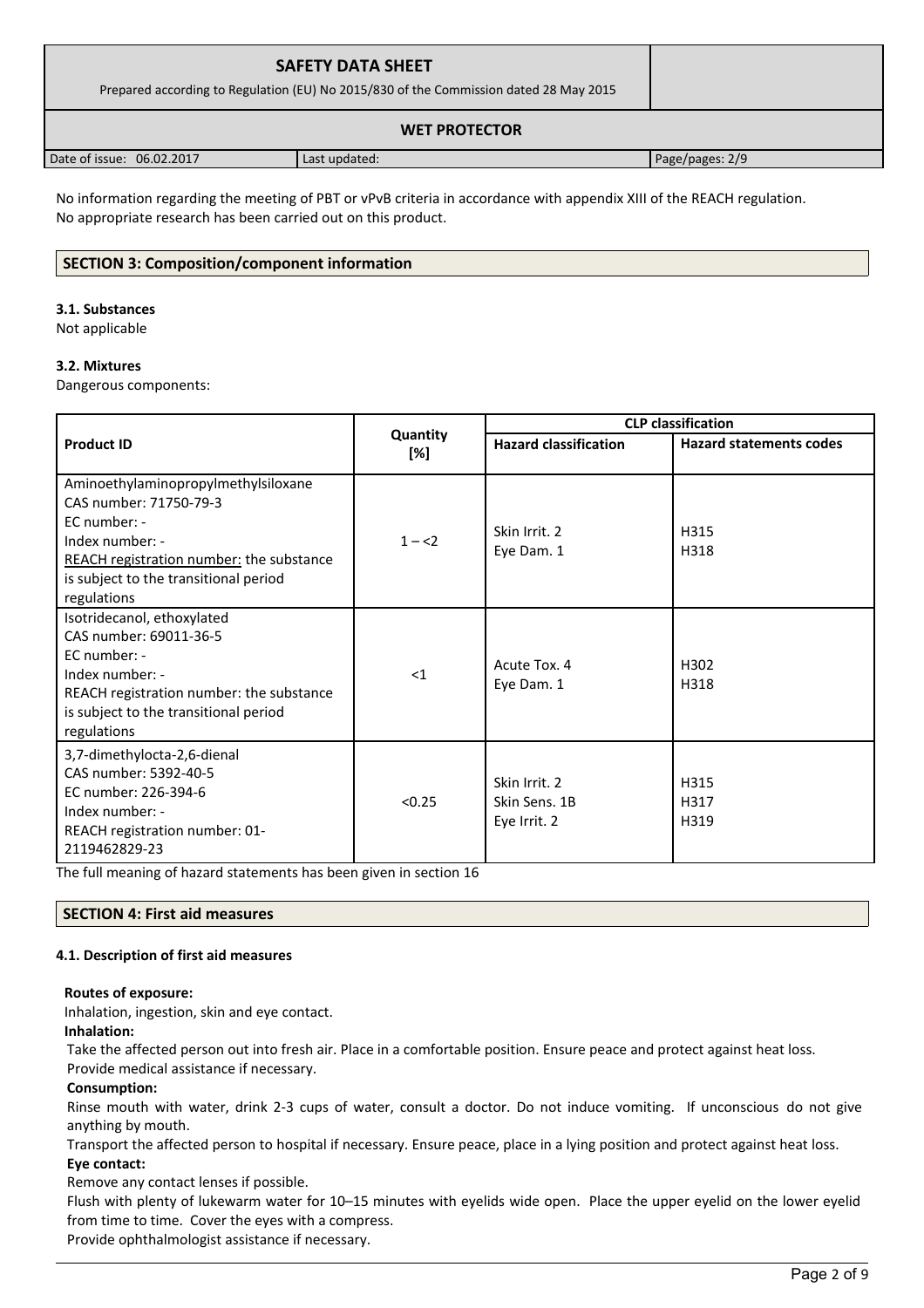|                      | <b>SAFETY DATA SHEET</b><br>Prepared according to Regulation (EU) No 2015/830 of the Commission dated 28 May 2015 |  |
|----------------------|-------------------------------------------------------------------------------------------------------------------|--|
| <b>WET PROTECTOR</b> |                                                                                                                   |  |

#### **Skin contact:**

Take off the contaminated clothes and shoes.

Wash the contaminated skin with plenty of water and then with water containing mild soap.

Seek medical attention if skin irritation persists.

#### **4.2. Most important symptoms and effects, both acute and delayed**

No further data available.

#### **4.3. Indication of any immediate medical attention and special treatment needed**

The course of action is decided on by a medical doctor, based on an examination of the person affected.

Date of issue: 06.02.2017 **Last updated:** Page/pages: 3/9

#### **SECTION 5: Fire emergency procedure**

#### **5.1. Extinguishing agents:**

**Suitable extinguishing agents:** alcohol-resistant foam or dry extinguishing agents, carbon dioxide extinguishers, sand, soil, water aerosol. Choose extinguishing agents based on the conditions of the environment. **Unsuitable extinguishing agents:** High volume water jet.

#### **5.2. Special threats related to the substance or mixture**

In case of fire, high temperatures cause a release of hazardous decomposition products that contain carbon monoxides.

#### **5.3. Information for the fire department**

Spray the containers located in the fire area with water, remove from the hazardous area if possible. In case of a fire in an enclosed environment, use protective clothing and compressed air breathing apparatus. Do not allow the extinguishing agents into ground waters, surface waters, or sewage systems.

#### **SECTION 6: Measures regarding accidental release into the environment**

#### **6.1. Individual safety measures, protective equipment and emergency procedures**

For persons other than emergency personnel: notify the appropriate authorities of the emergency. Remove any persons not participating in the containment procedures from the contamination area. For emergency personnel: Ensure proper ventilation, use individual safety measures.

#### **6.2. Environmental safety measures**

Prevent the contamination from spreading into sewage systems and water reservoirs.

#### **6.3. Methods of removing and preventing the spread of contamination:**

Prevent the contamination from spreading and attempt removal using absorptive materials (sand, diatomite, universal absorbent), place the contaminated materials in properly marked containers for subsequent utilization in accordance with the mandatory provisions of the law.

#### **6.4. References to other sections**

Product waste disposal – see section 13 of this data sheet. Individual protective measures – see section 8 of this data sheet.

#### **SECTION 7: Storage and use of substances and mixtures**

# **7.1. Precautions for safe handling Recommendations for handling the mixture**  Avoid direct contact with the mixture. Avoid inhalation. Prevent from spreading into sewage systems. **Apply general provisions of the industrial work hygiene**  Do not eat, drink or smoke when using the product.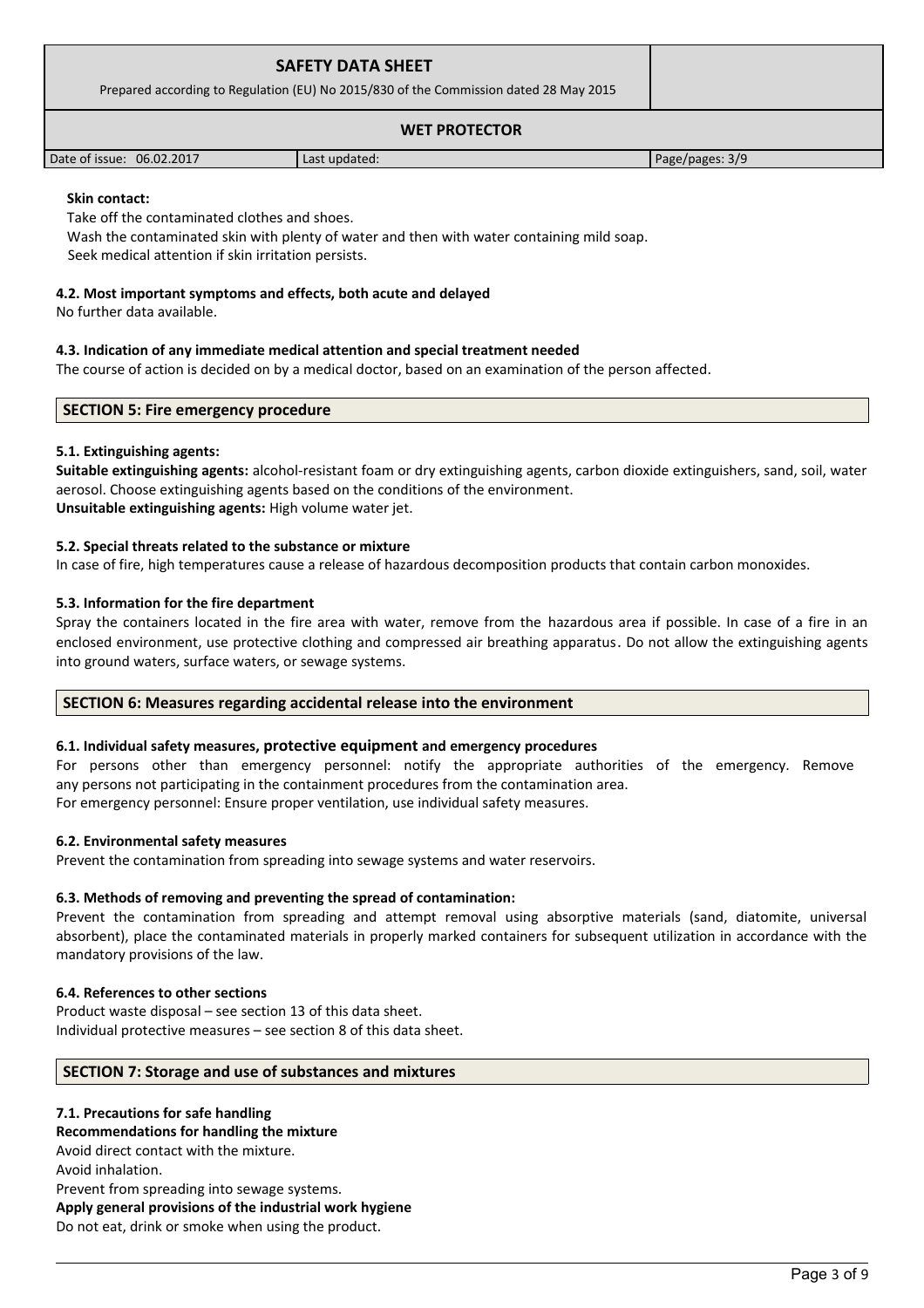| <b>SAFETY DATA SHEET</b><br>Prepared according to Regulation (EU) No 2015/830 of the Commission dated 28 May 2015 |  |
|-------------------------------------------------------------------------------------------------------------------|--|
| <b>WET PROTECTOR</b>                                                                                              |  |

| Date of issue: 06.02.2017 | Last updated: | Page/pages: 4/9 |
|---------------------------|---------------|-----------------|

Replace the contaminated clothing. Wash hands thoroughly after handling. Wash contaminated clothing before reusing. Wash hands and face before breaks at work.

#### **7.2. Safe storage regulations, including any mutual incompatibility information**

Store in a well-ventilated area. Keep container tightly closed. Store in a cool place. Protect from sunlight and sources of heat. Do not store with food or animal feeding stuffs. Always use containers made of materials analogous to the original ones. Open containers should be handled very carefully so as to prevent spillage.

Do not handle until all safety precautions have been read and understood.

### **7.3. Specific end use(s)**

See section 1.2 of this data sheet.

#### **SECTION 8: Exposure controls/individual protective measures**

#### **8.1. Control parameters**

#### **The national highest acceptable concentration values in the work environment**

in accordance with the Notice of the Minister of Labor and Social Policy of 6 June 2014 on the highest acceptable concentration and intensity of factors detrimental to health in the work environment (Dz.U. (Journal of Laws) 2014, item 817).

| <b>NAME OF THE SUBSTANCE</b> | ID                                            | $NDS$ (mg/m3) | <b>NDSCh</b> ( $mg/m^3$ ) | $NDSP$ (mg/m3) |
|------------------------------|-----------------------------------------------|---------------|---------------------------|----------------|
| 3,7-dimethylocta-2,6-dienal  | CAS number: 5392-40-5<br>EC number: 226-394-6 | 27            | 54                        | $---$          |

#### **8.2. Exposure controls**

**Appropriate technical control measures:** Storage rooms and work stations should be adequately ventilated to keep vapor concentration below the limit value.

#### **Appropriate technical control measures**

Storage rooms and work stations should be adequately ventilated to keep vapor concentration below the limit value. **Individual safety measures** 



#### **Face and eye protection**

If while using the product splashing may occur – use tight-fitting safety glasses or faceshield screens according to EN 166. **Skin protection** 



#### **Hand protection**

Wear protective gloves according to EN 374.

Recommended material: nitrile rubber

When selecting glove materials, consider their breakthrough time, rates of diffusion and degradation.

The protective gloves should be regularly changed or replaced immediately if damaged (torn, perforated), or when first signs of wear and changes in their appearance occur (color, flexibility, shape).

A protective cream should be applied to all uncovered parts of the body.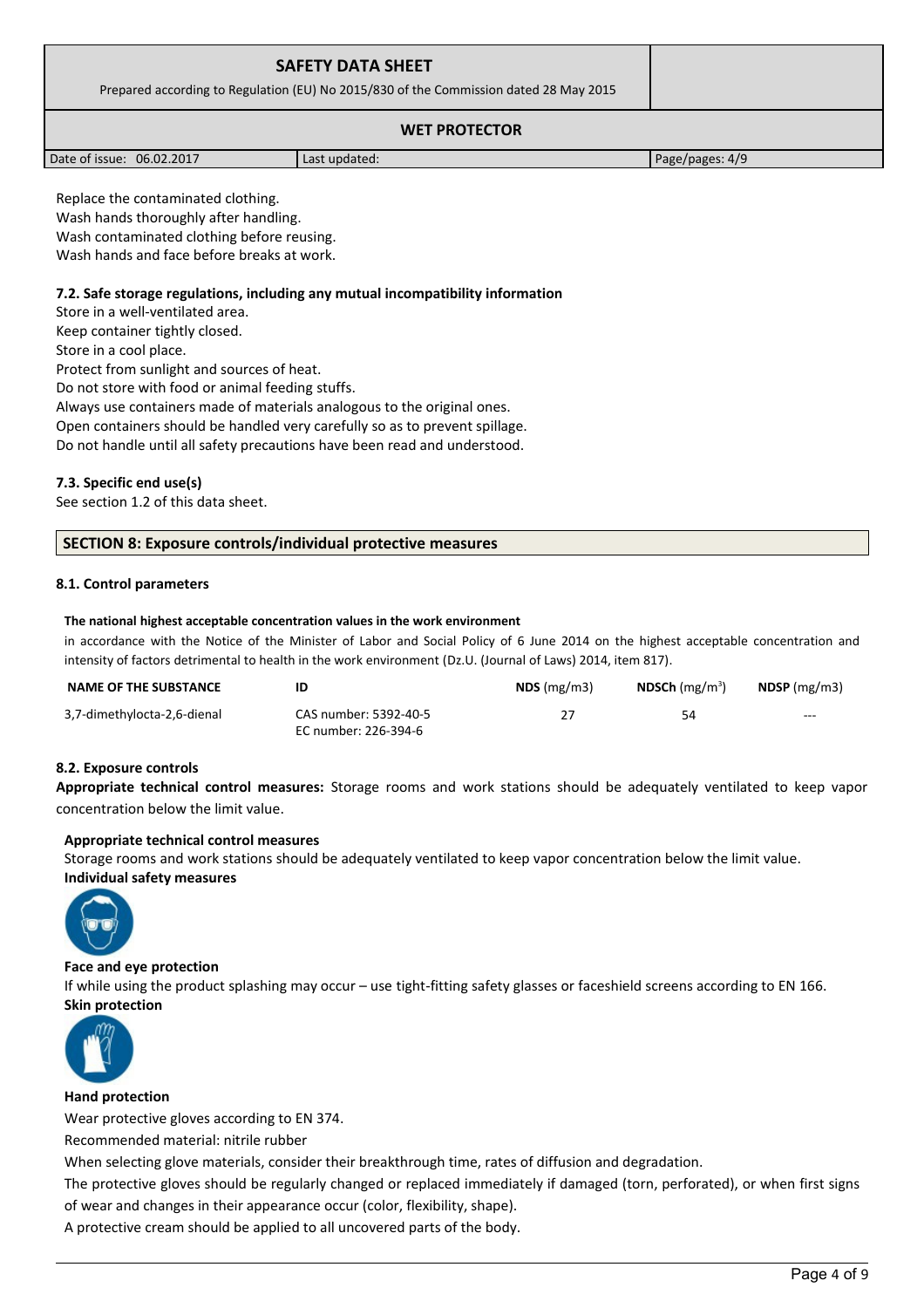| <b>SAFETY DATA SHEET</b><br>Prepared according to Regulation (EU) No 2015/830 of the Commission dated 28 May 2015 |               |                 |  |
|-------------------------------------------------------------------------------------------------------------------|---------------|-----------------|--|
| <b>WET PROTECTOR</b>                                                                                              |               |                 |  |
| Date of issue: 06.02.2017                                                                                         | Last updated: | Page/pages: 5/9 |  |

## *Body protection*

Use protective workwear. The selection of individual protection measures must be made taking into account the concentration and quantity of the hazardous substance occurring in the work environment. **Respiratory tract protection** Not necessary if ventilation is adequate. **Environment exposure controls**  Do not discharge into sewage systems or ground waters. **General safety and hygiene recommendations** Follow good hygiene practice.

## **SECTION 9: Physical and chemical properties**

#### **9.1. Basic physical and chemical property information**

| Appearance:                                   | Under normal conditions: liquid |
|-----------------------------------------------|---------------------------------|
| Color:                                        | Unspecified                     |
| Odor:                                         | Lemon                           |
| <b>Odor threshold:</b>                        | Unspecified                     |
| pH:                                           | Unspecified                     |
| Melting point/freezing point:                 | Unspecified                     |
| Initial boiling point and boiling range:      | Unspecified                     |
| Flash point:                                  | Unspecified                     |
| Flammability (solid, gas):                    | Unspecified                     |
| Upper/lower flammability or explosive limits: | Unspecified                     |
| Vapor pressure                                | Unspecified                     |
| Vapor density:                                | Unspecified                     |
| <b>Relative density:</b>                      | Unspecified                     |
| Solubility:                                   | Soluble in water                |
| Partition coefficient: n-octanol/water:       | Unspecified                     |
| Auto-ignition temperature:                    | Unspecified                     |
| Decomposition temperature:                    | Unspecified                     |
| <b>Viscosity:</b>                             | Unspecified                     |
| <b>Explosive properties:</b>                  | Not applicable                  |
| <b>Oxidizing properties:</b>                  | Not applicable                  |
|                                               |                                 |

#### **9.2. Additional information**

No additional analysis results.

#### **SECTION 10: Stability and reactivity**

#### **10.1. Reactivity**

The mixture is chemically stable under normal conditions.

#### **10.2. Chemical stability**

The product is stable when properly used, stored and transported.

# **10.3. Potential for hazardous reactions**

No data

#### **10.4. Conditions to avoid**

Avoid high temperatures, direct sunlight, hot surfaces and open fire.

#### **10.5. Incompatible materials**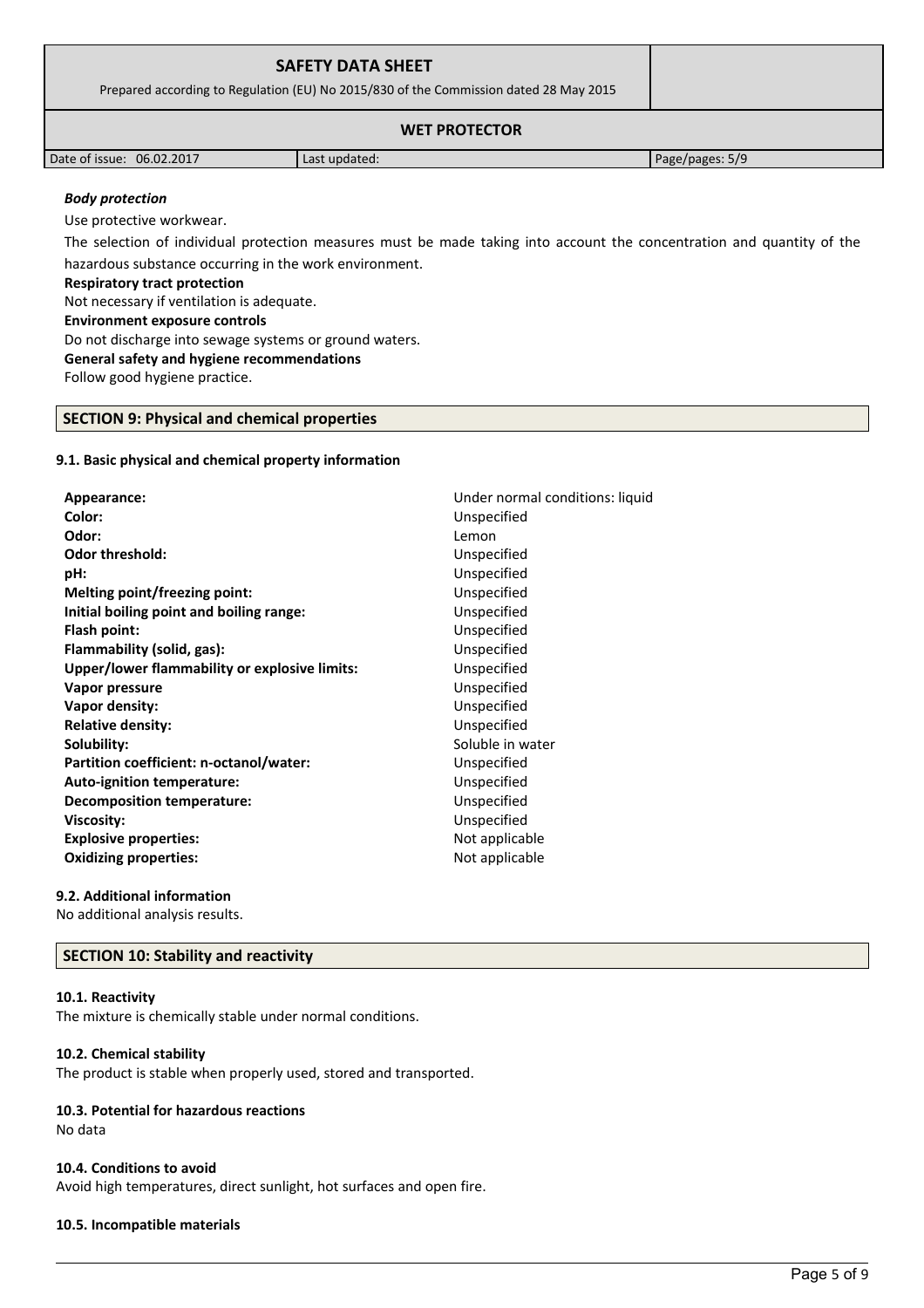| <b>SAFETY DATA SHEET</b>                                                              |  |  |
|---------------------------------------------------------------------------------------|--|--|
| Prepared according to Regulation (EU) No 2015/830 of the Commission dated 28 May 2015 |  |  |
| <b>WET PROTECTOR</b>                                                                  |  |  |

Date of issue: 06.02.2017 and a last updated: Page/pages: 6/9

Acids, bases, oxidizing agents

#### **10.6. Hazardous decomposition products**

Do not occur when used in accordance with its purpose.

#### **SECTION 11: Toxicological information**

#### **11.1. Information regarding toxicological effects**

#### **Acute toxicity**

Based on available data, the classification criteria are not met. Aminoethylaminopropylmethylsiloxane LD50 (oral, rat) >2000 mg/kg LD50 (dermal, rabbit) >2000 mg/kg LC50 (inhalation, rat)  $105 \text{ mg/m}^3$ , 4 h Isotridecanol, ethoxylated LD50 (oral, rat) >2000 mg/kg **Skin corrosion/irritation** Based on available data, the classification criteria are not met. **Serious eye injury/irritation** Causes serious eye irritation. **Allergenic influence on respiratory tract or skin** Based on available data, the classification criteria are not met. **Mutagenic influence on reproductive cells** Based on available data, the classification criteria are not met. **Carcinogenicity** Based on available data, the classification criteria are not met. **Harmful influence on reproductive organs** Based on available data, the classification criteria are not met. **Toxic influence on target organs – single exposure** Based on available data, the classification criteria are not met. **Toxic influence on target organs – repeated exposure** Based on available data, the classification criteria are not met. **Hazard caused by aspiration** Based on available data, the classification criteria are not met.

# **SECTION 12: Environmental information**

#### **12.1. Toxicity**

Isotridecanol, ethoxylated Acute toxicity for fish: LC50 >1 - <10 mg/l, 96 h (Oncorhynchus mykiss) Acute toxicity for daphnia: EC50 >1 - <10 mg/l, 48 h (Daphnia magna) Acute toxicity for algae: EC50 >1 - <10 mg/l

#### **12.2. Durability and dissolution potential**

Isotridecanol, ethoxylated readily biodegradable: >=90%

**12.3. Bioaccumulation capacity** No data

**12.4. Soil mobility** No data

**12.5. Results of PBT and vPvB properties evaluation**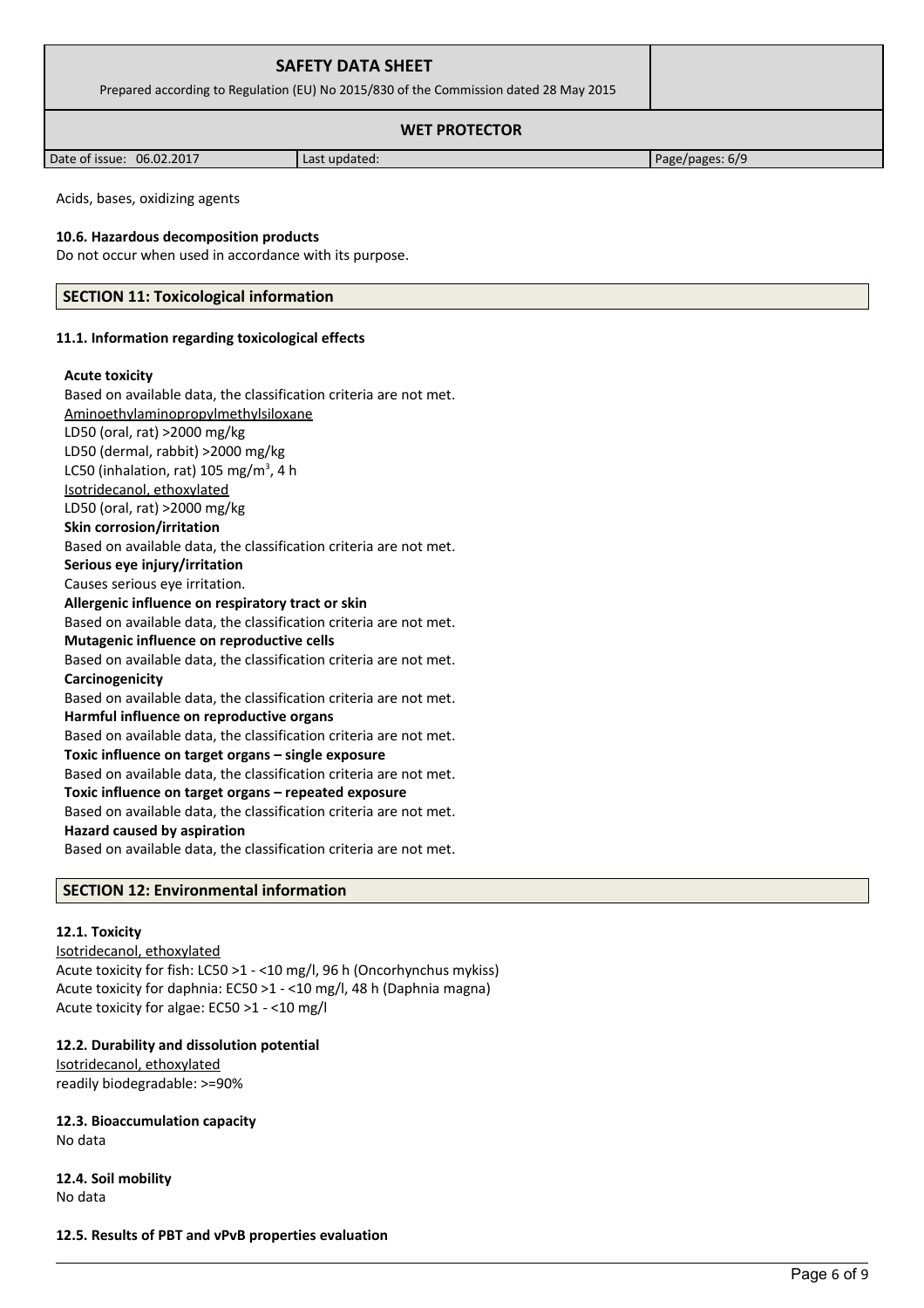# **SAFETY DATA SHEET**  Prepared according to Regulation (EU) No 2015/830 of the Commission dated 28 May 2015

# **WET PROTECTOR**

Date of issue: 06.02.2017 and a last updated: Page/pages: 7/9

No data

**12.6. Other harmful effects** No data

# **SECTION 13: Waste disposal**

### **13.1. Waste disposal methods**

Empty containers should be transported to an authorized company in order to be reprocessed or recycled.

Do not store with municipal waste.

Do not discharge into sewage systems, surface waters or wastewater.

### **Waste code**

Act of 14 December 2012 on waste (Dz.U. (Journal of Laws) 2013, item 21).

Regulation of the Minister of Environment of 9 September 2014 on the waste catalogue (Dz.U. (Journal of Laws) 2014, item 1923).

The waste code must be assigned individually at the location where the waste is produced, depending on the industry in which it is used.

| <b>SECTION 14: Transport information</b> |  |
|------------------------------------------|--|
|------------------------------------------|--|

|       |                                              | <b>ADR/RID</b> | <b>IMGD</b>    | <b>IATA</b> |
|-------|----------------------------------------------|----------------|----------------|-------------|
| 14.1. | UN number                                    | ---            | ---            | ---         |
| 14.2. | UN proper shipping name                      |                | ---            |             |
| 14.3. | Transport hazard class(es)                   | ---            | ---            | ---         |
|       | Warning sticker No.                          | ---            | ---            | ---         |
|       |                                              |                |                |             |
| 14.4. | Packing group                                | ---            | ---            | ---         |
| 14.5. | Threat to the environment                    | ---            | ---            | ---         |
| 14.6. | Special precautions for users                |                | Not applicable |             |
| 14.7. | Bulk transport in accordance with the MARPOL |                | Not applicable |             |
|       | convention appendix II and the IBC code      |                |                |             |

#### **SECTION 15: Legal information**

# **15.1. Provisions of the law regarding safety and protection of the environment in relation to the substance or mixture**

# **This safety data sheet has been drawn up based on the following legal acts:**

- 1. Regulation (EC) No 1907/2006 of the European Parliament and of the Council of 18 December 2006 concerning the Registration, Evaluation, Authorization and Restriction of Chemicals (REACH), establishing a European Chemicals Agency, amending Directive 1999/45/EC and repealing Council Regulation (EEC) No 793/93 and Commission Regulation (EC) No 1488/94 as well as Council Directive 76/769/EEC and Commission Directives 91/155/EEC, 93/67/EEC, 93/105/EC and 2000/21/EC.
- 2. Regulation (EC) No 1272/2008 of the European Parliament and of the Council of 16 December 2008 on classification, labeling and packaging of substances and mixtures, amending and repealing Directives 67/548/EEC and 1999/45/EC, and amending Regulation (EC) No 1907/2006. [ATP1, ATP2, ATP3, ATP4, ATP5, ATP6]
- 3. Commission Regulation (EU) 2015/830 of 28 May 2015 amending Regulation (EC) No 1907/2006 of the European Parliament and of the Council on the Registration, Evaluation, Authorization and Restriction of Chemicals (REACH) as corrected (replaces Regulation EC No 453/2015)
- 4. Act of 25 February 2011 on the chemical substances and their mixtures (DZ.U. (Journal of Laws) No 63, item 322 with amendments).
- 5. Regulation of the Minister of Labor and Social Policy of 6 June 2014 on maximum permissible concentration and intensity of agents harmful to health in the work environment (Dz.U. (Journal of Laws) item 817).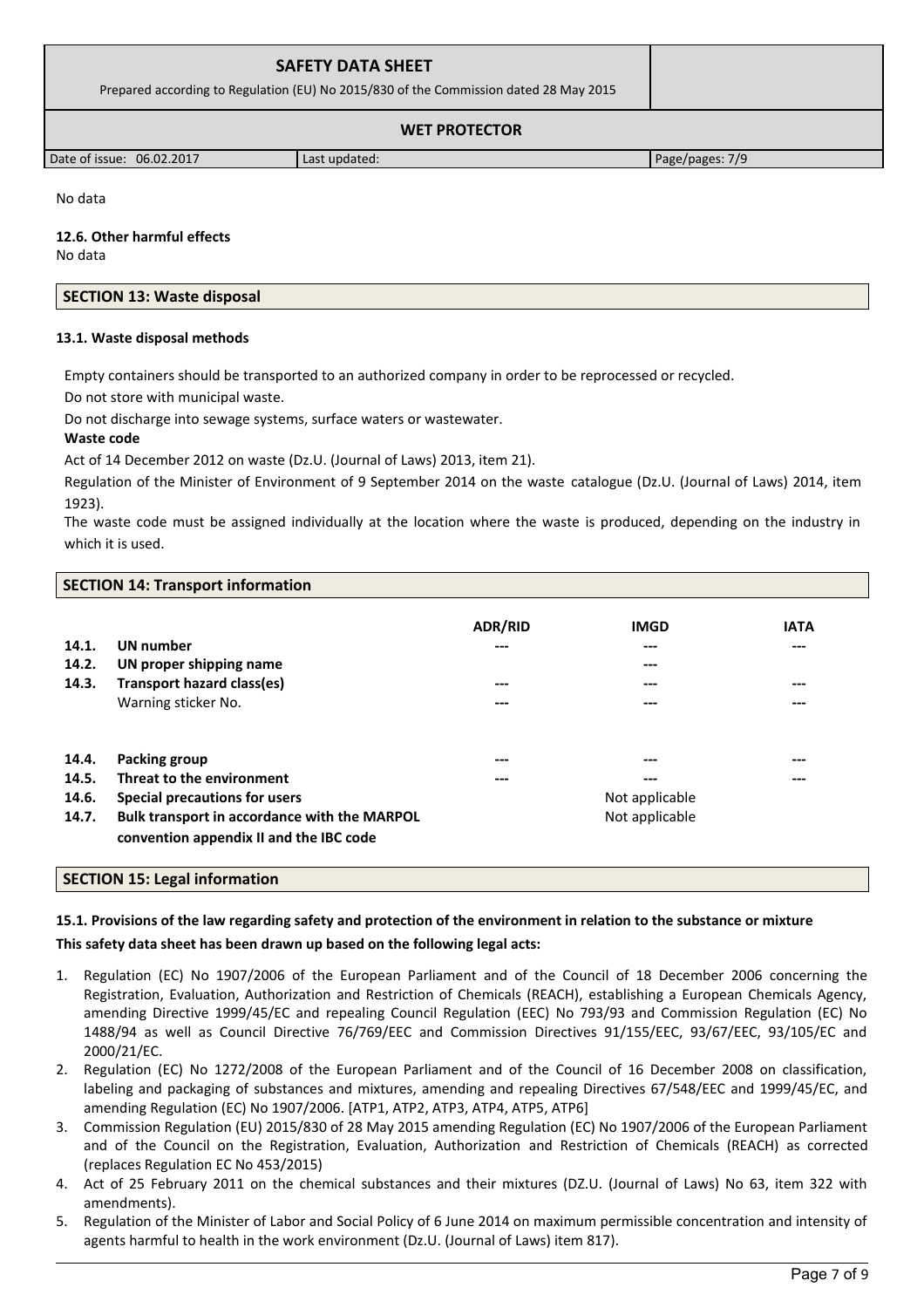| <b>SAFETY DATA SHEET</b><br>Prepared according to Regulation (EU) No 2015/830 of the Commission dated 28 May 2015 |               |                 |  |
|-------------------------------------------------------------------------------------------------------------------|---------------|-----------------|--|
| <b>WET PROTECTOR</b>                                                                                              |               |                 |  |
| Date of issue: 06.02.2017                                                                                         | Last updated: | Page/pages: 8/9 |  |

- 6. Act of 14 December 2012 on waste (Dz.U. (Journal of Laws) 2013, item 21).
- 7. Regulation of the Minister of Environment of 9 September 2014 on the waste catalogue (Dz.U. (Journal of Laws) 2014, item 1923).
- 8. Classification of dangerous goods according to the European Agreement concerning the International Carriage of Dangerous Goods by Road (ADR).
- 9. Regulation of the Minister of Labor and Social Policy of 26 September 1997 on general provisions of occupational safety and health (Dz.U. (Journal of Laws) 2003 No 169, item 1650 with amendments).
- 10. Regulation of the Minister of Health of 30 December 2004 on occupational health and safety related to the presence of chemical agents in the workplace (Dz.U. (Journal of Laws) 2005 No 11, item 86 with amendments). Regulation of the Minister of Economy of 21 December 2005 on essential requirements for personal protection (Dz.U. (Journal of Laws) No 259, item 2173).

#### **15.2. Chemical safety evaluation**

No chemical safety evaluation for the mixture.

#### **SECTION 16: Additional information**

List of hazard statements from section: 3 **H302** Harmful if swallowed **H315** Causes skin irritation **H317** May cause an allergic skin reaction **H318** Causes serious eye damage **H319** Causes serious eye irritation

#### **CAS** (Chemical Abstracts Service)

**EC number** means one of the following:

- the number of the substance as given in the European Inventory of Existing Chemical Substances (EINECS),
- the number of the substance as given in the European List of Notified Chemical Substances (ELINCS)
- the number in the inventory of chemical substances listed in the European Commission's publication "No-longer polymers"

#### **Description of used abbreviations, acronyms and symbols:**

**NDS** - maximum allowable concentration of substances hazardous to health in work environment **NDSCh** - temporary maximum allowable concentration **NDSP** - highest maximum allowable concentration **UN number** - the four-digit number that identifies hazardous materials and articles (UN No) **ADR** - the European Agreement concerning the International Carriage of Dangerous Goods by Road **RID** - the Regulation concerning the International Carriage of Dangerous Goods by Rail **IMDG** - International Maritime Dangerous Goods Code **IATA** – International Air Transport Association **vPvB** (substance) very Persistent very Bioaccumulable **PBT** (substance) Persistent Bioaccumulative Toxic **LD50** Lethal dose required to kill half the members of a tested population **LC50** Lethal concentration required to kill half the members of a tested population **ECX** Concentration at which X% inhibition of growth or growth rate is observed **NOEL** The highest concentration with no effect observed **BOD** Biochemical Oxygen Demand (BZT) pl: Biochemiczne Zapotrzebowanie Tlenu **COD** Chemical Oxygen Demand (ChZT) pl: Chemiczne Zapotrzebowanie Tlenu **ThOD** Theoretical Oxygen Demand - pl: Teoretyczne Zapotrzebowanie Tlenu

# **Additional information:**

The product described in the safety data sheet should be kept and used in accordance with the good industrial practice and all legal regulations.